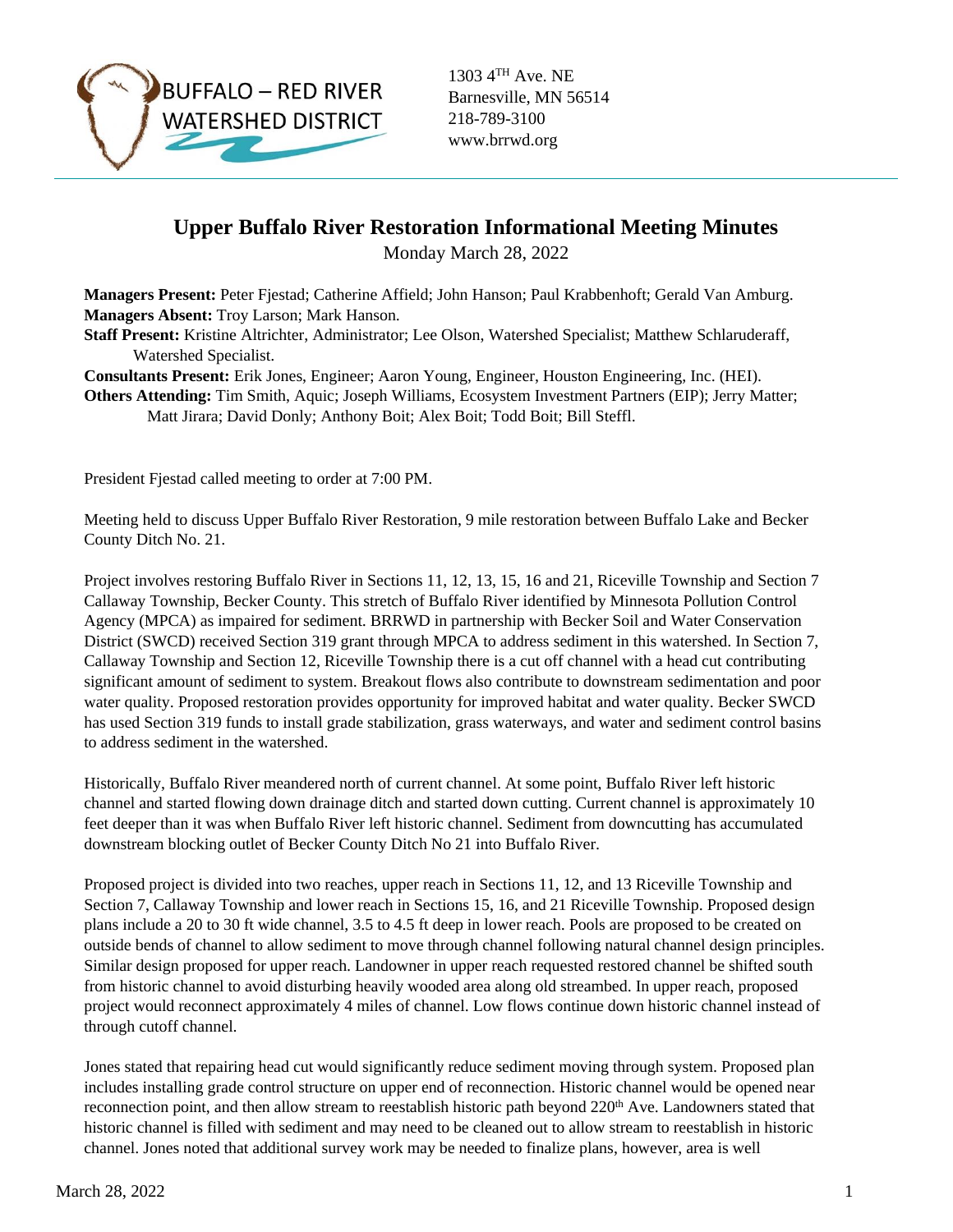vegetated so may not want to clean out because it could cause increased flows through channel and send more water downstream.

Jones noted that landowners in Section 12, Riceville Township are proposing to create wetland banking site on their property. BRRWD is coordinating project plans with landowners. During larger rain events, flow would be split between historic channel and current channel. Water that flows through current channel would be directed to proposed wetland bank site. New culverts would be installed in two locations through 220<sup>th</sup> Ave. to accommodate flows.

Additional survey is needed in upper reach where Buffalo River turns south in Section 12, Riceville Township and in lower reach at southern end of project east of County Road 105 in Section 21, Riceville Township.

Design of reconnection channel includes 29 ft wide channel 3.5-4.5 ft deep, rock riffles would be installed along straight portions of channel for grade control, pools would be constructed on outside bends with toe-wood sod matts to stabilize streambanks. Total project estimated to cost \$3-4 million.

Next steps for BRRWD include finalize design, acquire land rights, determine funding, complete and submit Engineer's Final Report, determine local assessment, hold final hearing and sign Project Order, finalize permitting, and construct project.

Jones discussed funding opportunities. To date, BRRWD has applied for additional Section 319 grant through MPCA to continue to install upland practices to address sediment in watershed. BRRWD has received funding from Lessard-Sams Outdoor Heritage Fund (LSOHF) through Lessard-Sams Outdoor Heritage Council (LSOHC) for stream restoration projects across District. Some of these funds could be utilized for Upper Buffalo River Restoration. BRRWD is working with Ecosystem Investment Partners (EIP) as potential funding partner.

Landowners asked if upper or lower reach would be constructed first. Jones noted that either project can move forward first. Final decision on order of construction will depend on potential partnership with EIP and funding. Jones also noted that addressing the head cut would be priority as it is a major contributor to sediment loading in system.

Landowner expressed concerns about sediment accumulating on west side of County Road 105 downstream of project area. Landowner stated that there is sediment accumulation that has already occurred. Jones noted that additional survey work could be completed to determine if project area needs to be extended. Jones noted that with a more stable channel, as designed, sediment should not increase downstream. Jones also stated that addressing head cut would reduce sediment loading in system.

Landowners expressed concern that historic channel would also need to be cleaned out to ensure that water could move through restored historic channel. Jones noted that additional survey work could be completed in this area to ensure water could move through system. Jones stated that putting flow back into reach, may be all that is required to restore historic channel.

Landowners asked if current channel would be blocked to prevent flow from moving down current channel instead of historic channel. Jones stated current channel would be plugged and dikes would be constructed to direct water to historic channel. However, large floods would allow some water to move south to proposed wetland banking site.

Landowner asked if buffer strips are distributed who would be responsible for replacing. Jones noted that any buffer strips disturbed by project construction would be replaced as part of a project expense.

Landowners asked about timeline and how wet conditions would impact project timeline. Jones noted that BRRWD would work with contractor to make sure project could be completed under appropriate conditions. Project could move forward as early as fall 2022, however, likely construction will not begin until 2023. BRRWD will need work with landowners to